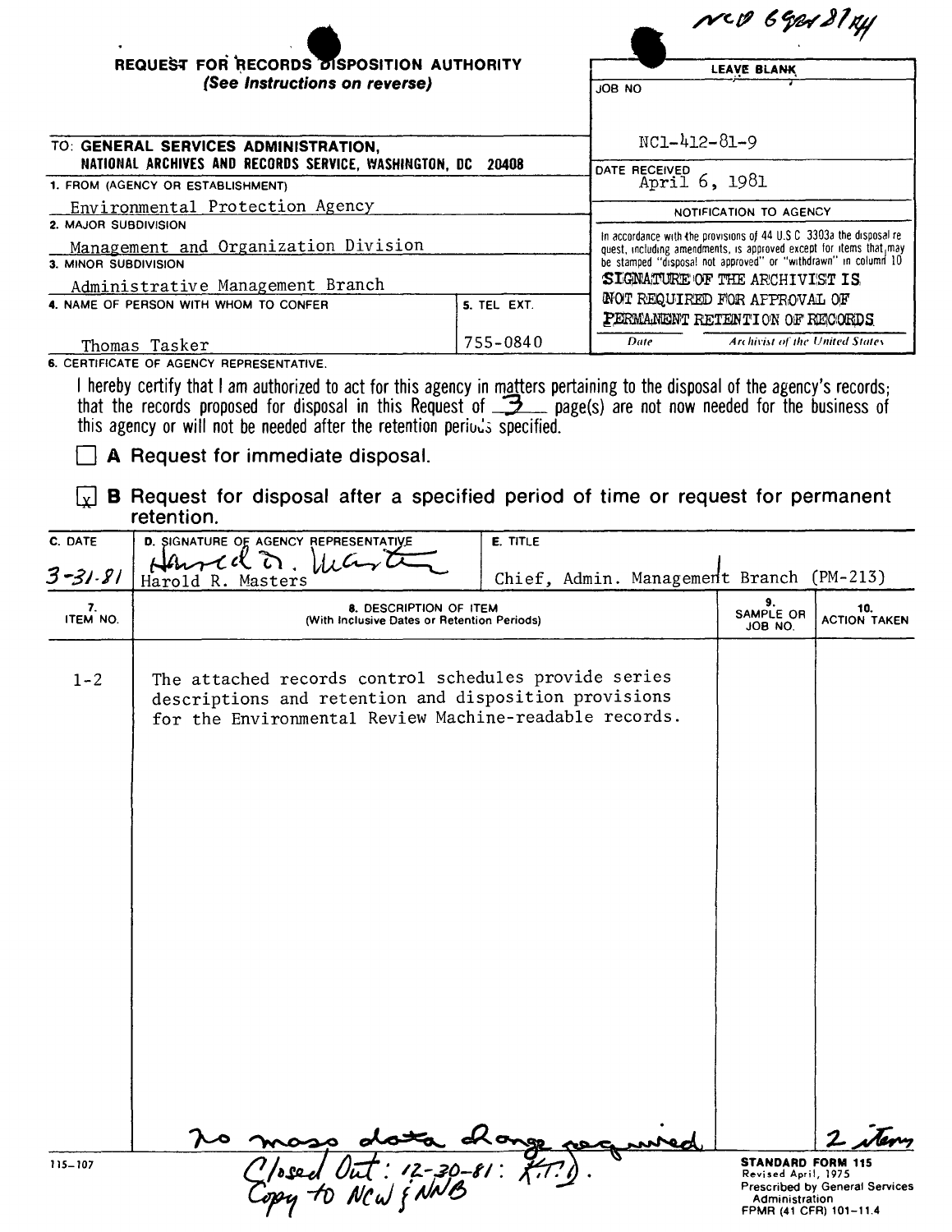|                                                      | U.S. ENVIRONMENTAL PROTECTION AGENCY-RECORDS CONTROL SCHEDULES                                                                                                                                                                                                                                                                                                                                                                                    |                                                                                                                                                                                                 | <b>SCHED, NO</b> |
|------------------------------------------------------|---------------------------------------------------------------------------------------------------------------------------------------------------------------------------------------------------------------------------------------------------------------------------------------------------------------------------------------------------------------------------------------------------------------------------------------------------|-------------------------------------------------------------------------------------------------------------------------------------------------------------------------------------------------|------------------|
|                                                      | <b>TITLE OF SCHEDULE</b>                                                                                                                                                                                                                                                                                                                                                                                                                          | COVERAGE OF SCHEDULE                                                                                                                                                                            |                  |
| <b>ITEM</b>                                          | NAME AND DESCRIPTION OF RECORD/FILE                                                                                                                                                                                                                                                                                                                                                                                                               | RETENTION PERIOD AND DISPOSITION.                                                                                                                                                               |                  |
| $\rightarrow$ - $\rightarrow$<br>$\bullet$ $\bullet$ | 309 Review System. PURPOSE - The system is used to review all major<br>Federal actions impacting the Environment. The system is primarily<br>. .<br>a tracking system to assure timely review, regional coordination, and<br>categorization of EPA comments and public availability of EPA comments.<br>SCOPE - The system maintains one record for each document reviewed<br>(type, status, date received, name, date due, comment date & code). | PERMANENT<br>Disposition: Transfer records to the National Archives<br>and Records Service when the program is discontinued<br>or when the records are 30 years old, whichever occurs<br>first. |                  |

 $\sim 10^{-10}$ 

 $\mathcal{L}^{\mathcal{L}}$